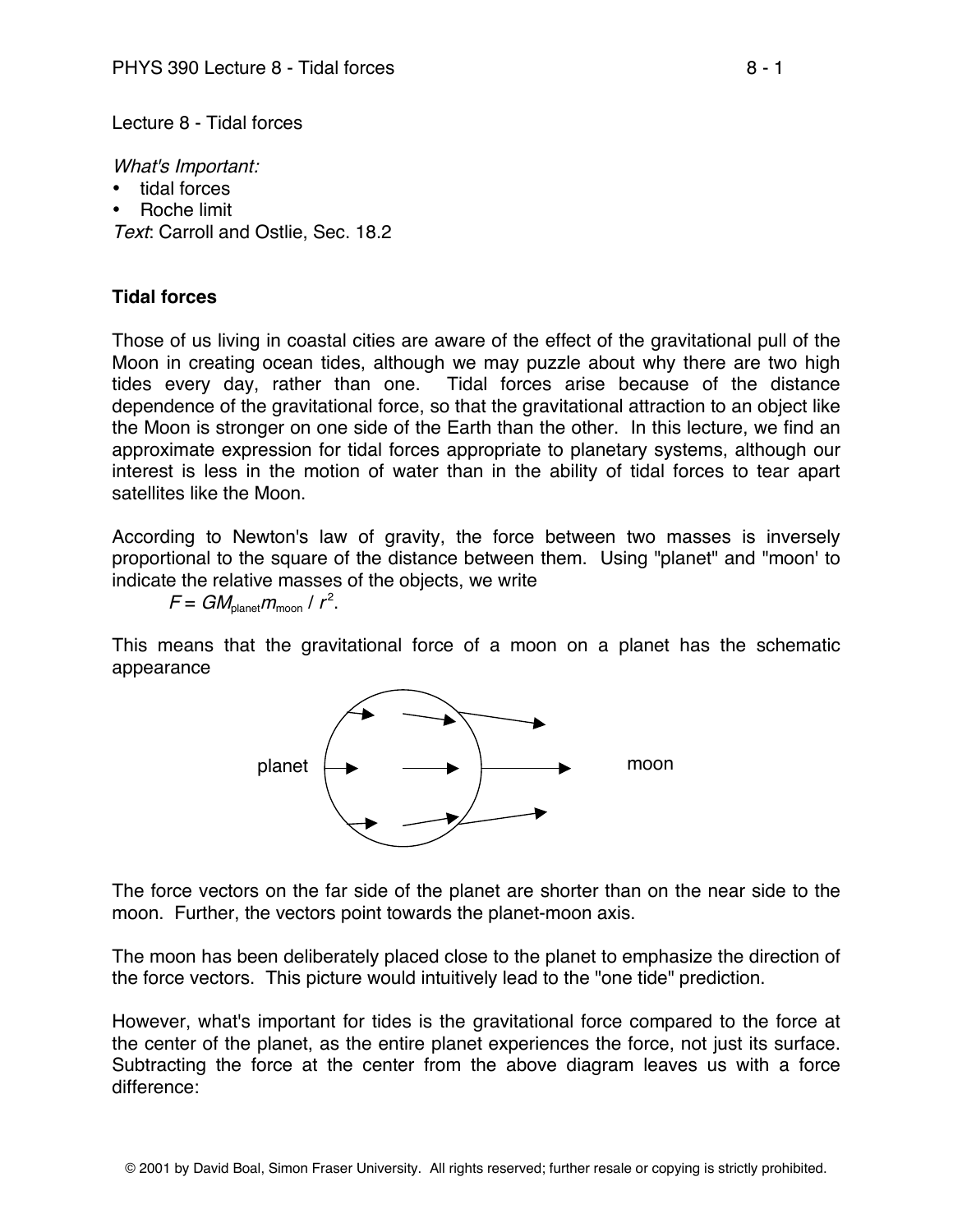

Once we see the pattern of the relative force, the cause of the "two tide" behaviour is obvious.

Let's calculate the force algebraically, following Carroll and Ostlie. We consider two points on the planet, labelled C and P, as in the diagram:



Resolving into components along the  $x$  and  $y$  axes:

$$
F_{C,x} = GM_p m_m / r^2
$$
  
\n
$$
F_{C,y} = 0
$$
  
\n
$$
F_{P,x} = (GM_p m_m / s^2) \cos \phi
$$
  
\n
$$
F_{P,y} = -(GM_p m_m / s^2) \sin \phi
$$

The difference in the force is

 $\Delta$ **F** = **F**<sub>P</sub> - **F**<sub>C</sub>,

or

$$
\Delta F_x = GM_p m_m \left( \cos \phi / s^2 - 1/r^2 \right) \qquad \Delta F_y = - \left( GM_p m_m / s^2 \right) \sin \phi \tag{8.1}
$$

These expressions are exact, but inconvenient in part because they are written in terms of  $\phi$  and we would prefer  $\theta$  of the planet. Further, they can be simplified because  $\phi$  is small (although  $\theta$  is not).

<sup>x</sup>-component: From trig,  $s^2 = (r - R\cos\theta)^2 + (R\sin\theta)^2 = r^2 + R^2(\cos^2\theta + \sin^2\theta) - 2Rr\cos\theta$  $s^2 = r^2 + R^2 - 2Rr\cos\theta.$  (cosine rule) Here,  $r \gg R$ , so  $s^2 \approx r^2 [1 - 2(R/t) \cos\theta]$ and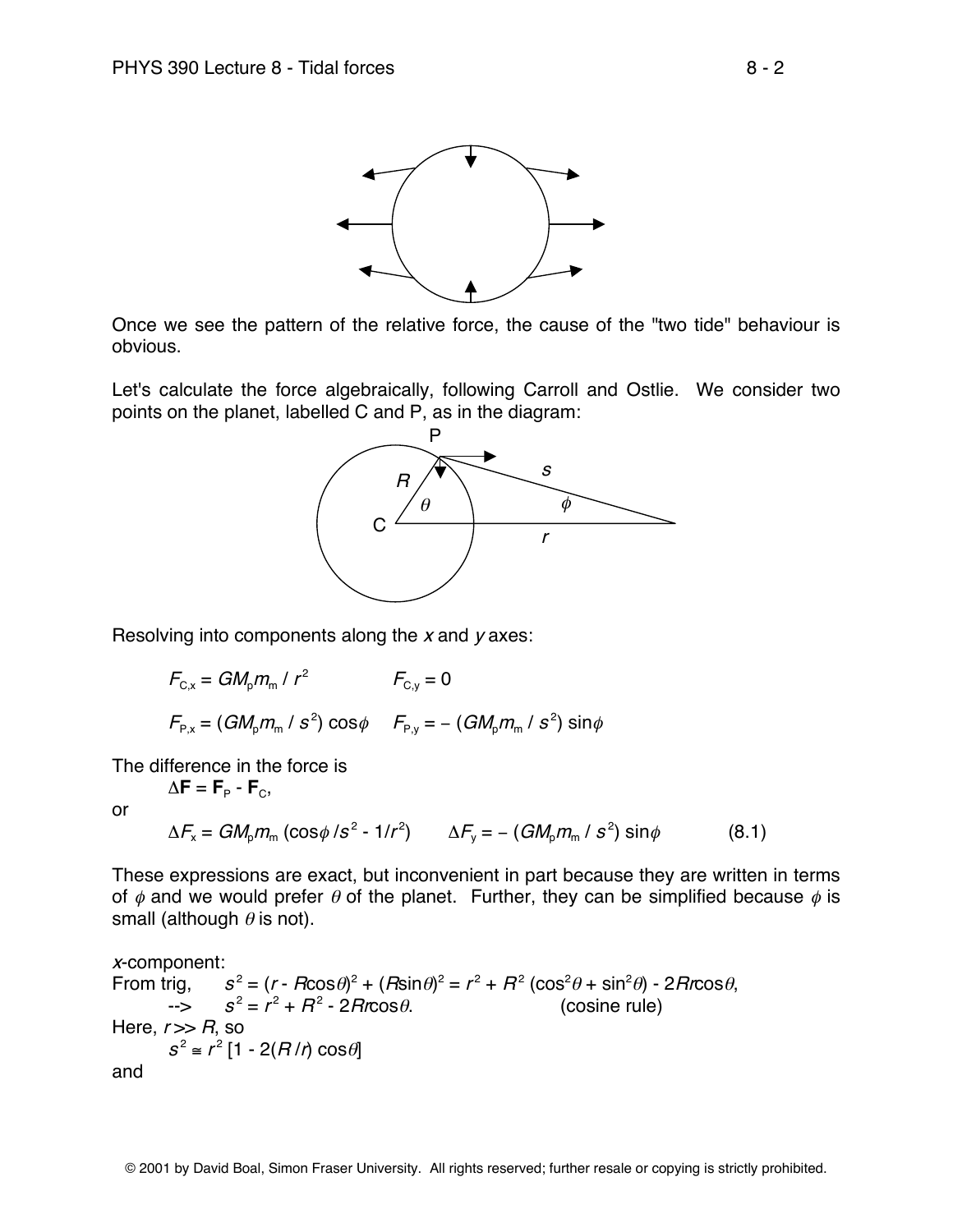$$
\frac{1}{s^2} = \frac{1}{r^2} \frac{1}{[1 - 2(R/r)\cos\theta]} \approx \frac{1}{r^2} [1 + 2(R/r)\cos\theta].
$$
\n
$$
\frac{1}{s^2} \approx \frac{1}{r^2} + \frac{2R\cos\theta}{r^3}
$$
\n(8.2)

Substituting Eq. (8.2) into (8.1) yields (when  $\phi$  is small and cos $\phi \approx 1$ )  $\Delta F_{\rm x} \cong GM_{\rm p}m_{\rm m}$  (2Rcos $\theta/r^3$ ),

or

Thus

 $\Delta F_x \approx 2(GM_p m_m H/r^3) \cos \theta$ . (8.3a)

The second term involves sin $\phi$  /  $s^2$ . To the same order of approximation,

 $1/s^2$  ≡  $1/r^2$  from (8.2) and

$$
\sin \phi \cong (R \sin \theta) / r,
$$

so

$$
\Delta F_y = -GM_p m_m \frac{1}{r^2} \frac{R \sin \theta}{r}
$$

or

 $\Delta F_y \approx - (GM_p m_m H/r^3) \sin\theta$ . (8.3b)

We see that Eq. (8.3) has the expected behaviour as a function of  $\theta$ :

r

 $\Delta F_{x}$  elongates the planet at the equators, with the appropriate change in sign a  $\theta = \pm \pi/2$ .

 $\Delta F$ <sub>v</sub> compresses the planet at the poles  $\theta = \pm \pi/2$  and changes sign at  $\theta = 0$  and π.

## Tides and synchrony

One can see from the motion of the ocean, that tidal forces can be dissipative, causing a loss of kinetic energy over time. In the case of the Earth-Moon system, tidal effects have already slowed the rotation of the Moon so that it co-rotates with the position of the Earth (the lighter rocks of the lunar surface are thicker on the far side of the Moon, the near side has a thinner layer of light rock). Tides are causing the rotational speed of the Earth to decrease at a rate of 0.0016 seconds per century.

The slowing of the Earth has a direct effect on the motion of the Moon. As the angular rotation  $\omega$  of the Earth decreases, so too must its rotational angular momentum L. By conservation of angular momentum, the orbital angular momentum of the Moon must increase correspondingly. The Moon accomplishes this by moving further from the Earth, thus increasing its moment of inertia with respect to the Earth. Thus, the Moon is receding from the Earth at 3-4 cm per year.

Note: whether a satellite spirals inward or outward to compensate for changing angular